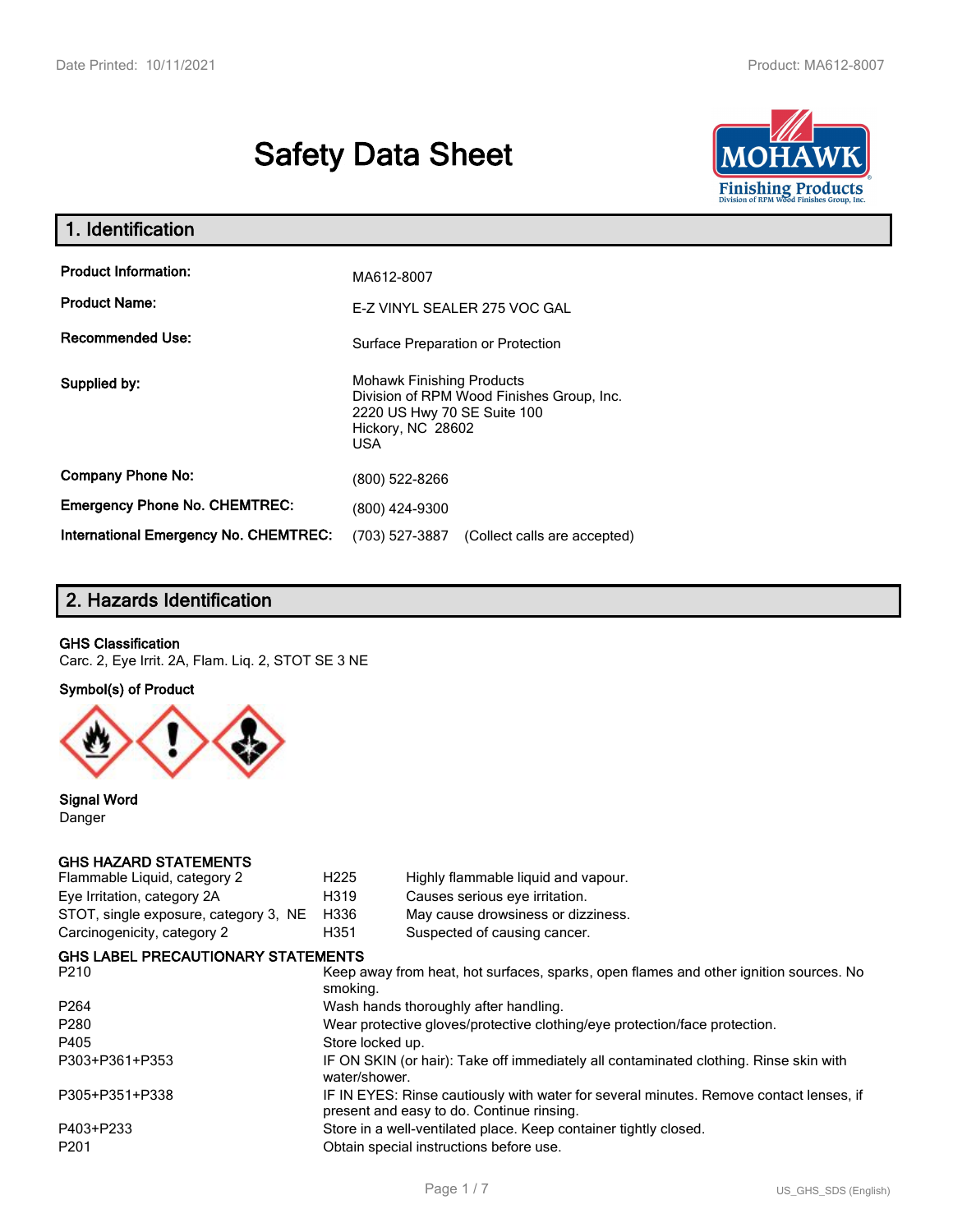| P312                                    | Call a POISON CENTER or doctor/physician if you feel unwell.               |
|-----------------------------------------|----------------------------------------------------------------------------|
| P304+P340                               | IF INHALED: Remove person to fresh air and keep comfortable for breathing. |
| P308+P313                               | IF exposed or concerned: Get medical advice/attention.                     |
| P337+P313                               | If eye irritation persists: Get medical advice/attention.                  |
| P403+P235                               | Store in a well-ventilated place. Keep cool.                               |
| <b>GHS SDS PRECAUTIONARY STATEMENTS</b> |                                                                            |
| P240                                    | Ground/bond container and receiving equipment.                             |
| P <sub>241</sub>                        | Use explosion-proof electrical/ventilating/lighting/ equipment.            |
| P <sub>242</sub>                        | Use only non-sparking tools.                                               |

# **3. Composition/Information on ingredients**

| <b>Chemical Name</b>               | CAS-No.   | Wt. %       | GH <u>S Symbols</u> | <b>GHS Statements</b> |
|------------------------------------|-----------|-------------|---------------------|-----------------------|
| acetone                            | 67-64-1   | 55-75       | GHS02-GHS07         | H225-302-319-332-336  |
| p-chlorobenzotrifluoride           | $98-56-6$ | $10 - 25$   | GHS08               | H351                  |
| cellulose nitrate, cellulose ester | 9004-70-0 | $2.5 - 10$  | GHS01               | H <sub>201</sub>      |
| isopropanol                        | 67-63-0   | $2.5 - 10$  | GHS02-GHS07         | H225-302-319-336      |
| n-butyl acetate                    | 123-86-4  | $1.0 - 2.5$ | GHS02-GHS07         | H226-336              |
| butyl cellosolve                   | 111-76-2  | $1.0 - 2.5$ | GHS06-GHS07         | H302-315-319-330      |

The exact percentage (concentration) of ingredients is being withheld as a trade secret.

The text for GHS Hazard Statements shown above (if any) is given in the "Other information" Section.

P243 Take precautionary measures against static discharge.

## **4. First-aid Measures**



FIRST AID - EYE CONTACT: IF IN EYES: Rinse cautiously with water for several minutes. Remove contact lenses, if present and easy to do. Continue rinsing. If eye irritation persists: Get medical advice/attention.

FIRST AID - SKIN CONTACT: IF ON SKIN (or hair): Take off immediately all contaminated clothing. Rinse skin with water/shower.

FIRST AID - INGESTION: IF SWALLOWED: rinse mouth. Do NOT induce vomiting. IF exposed or if you feel unwell: Call a POISON CENTER or doctor/physician.

FIRST AID - INHALATION: IF INHALED: Remove person to fresh air and keep comfortable for breathing.

# **5. Fire-fighting Measures**

**SPECIAL FIREFIGHTING PROCEDURES:** Evacuate all persons from the fire area to a safe location. Move non-burning material, as feasible, to a safe location as soon as possible. Fire fighters should be protected from potential explosion hazards while extinguishing the fire. Wear self-contained breathing apparatus (SCBA) and full fire-fighting protective clothing. Thoroughly decontaminate all protective equipment after use. Containers of this material may build up pressure if exposed to heat (fire). Use water spray to cool fire-exposed containers. Use water spray to disperse vapors if a spill or leak has not ignited. DO NOT extinguish a fire resulting from the flow of flammable liquid until the flow of the liquid is effectively shut off. This precaution will help prevent the accumulation of an explosive vapor-air mixture after the initial fire is extinguished.

**FIREFIGHTING EQUIPMENT:** This is a NFPA/OSHA Class 1B or less flammable liquid. Follow NFPA30, Chapter 16 for fire protection and fire suppression. Use a dry chemical, carbon dioxide, or similar ABC fire extinguisher for incipeint fires. Water may be used to cool and prevent rupture of containers that are exposed to heat from fire.

## **6. Accidental Release Measures**

#### **ENVIRONMENTAL MEASURES:** No Information

**STEPS TO BE TAKEN IN CASE MATERIAL IS RELEASED OR SPILLED:** Follow personal protective equipment recommendations found in Section VIII. Personal protective equipment needs must be evaluated based on information provided on this sheet and the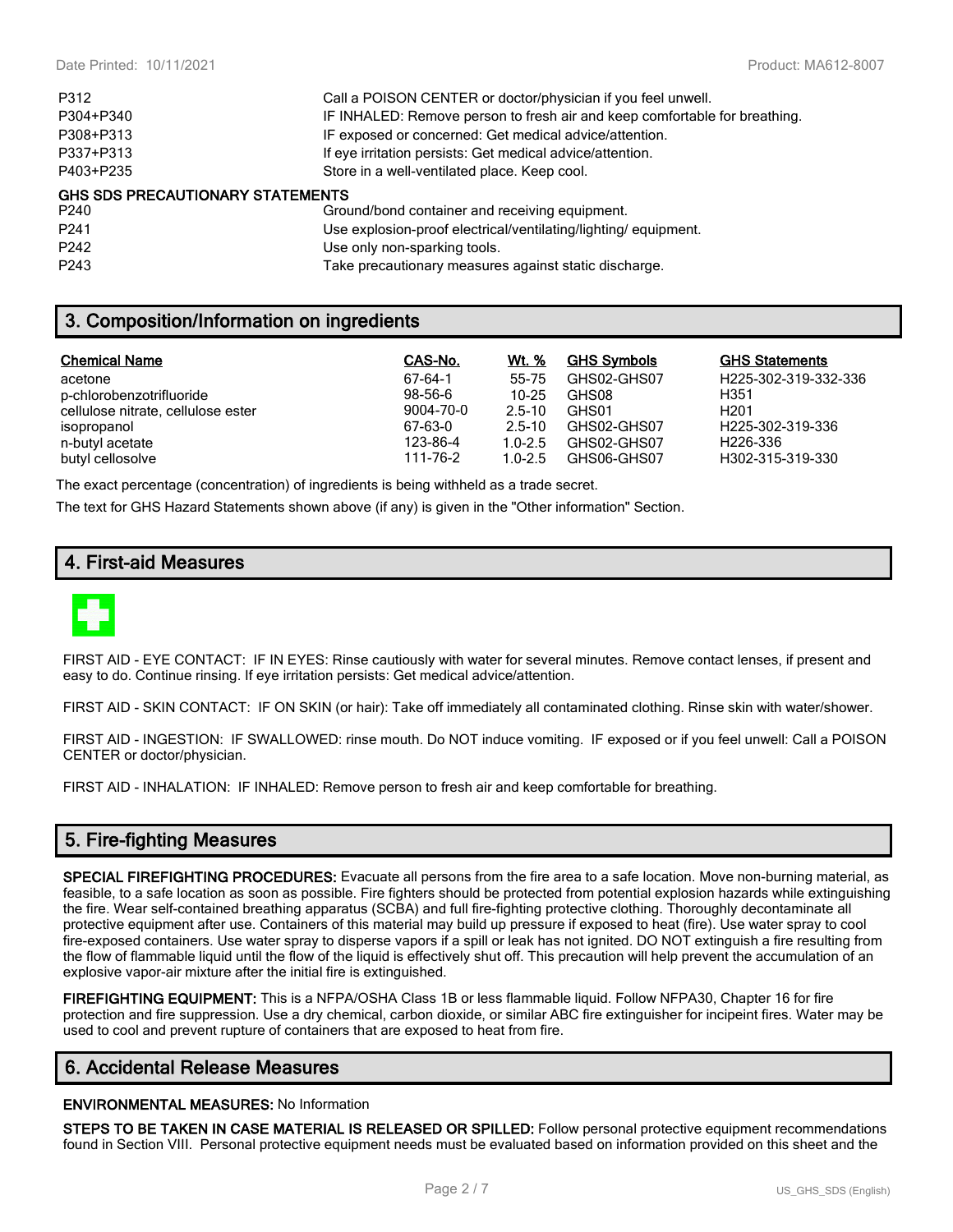special circumstances created by the spill including; the material spilled, the quantity of the spill, the area in which the spill occurred, and the training and the expertise of employees in the area responding to the spill. Never exceed any occupational exposure limits. Shut off ignition sources; including electrical equipment and flames. Do not allow smoking in the area. Do not allow the spilled product to enter public drainage system or open waterways.

## **7. Handling and Storage**



**HANDLING:** Avoid inhalation and contact with eyes, skin, and clothing. Wash hands thoroughly after handling and before eating or drinking. In keeping with safe handling practices, avoid ignition sources (smoking, flames, pilot lights, electrical sparks); ground and bond containers when transferring the material to prevent static electricity sparks that could ignite vapor and use spark proof tools and explosion proof equipment. Empty containers may retain product residue or vapor. Do not pressurize, cut, weld, braze, solder, drill, grind, or expose container to heat, flame, sparks, static electricity, or other sources of ignition. Any of these actions can potentially cause an explosion that may lead to injury.

**STORAGE:** Keep containers closed when not in use. Store in cool well ventilated space away from incompatible materials.

## **8. Exposure Controls/Personal Protection**

| Ingredients with Occupational Exposure Limits |                      |                       |                     |                         |
|-----------------------------------------------|----------------------|-----------------------|---------------------|-------------------------|
| <b>Chemical Name</b>                          | <b>ACGIH TLV-TWA</b> | <b>ACGIH-TLV STEL</b> | <b>OSHA PEL-TWA</b> | <b>OSHA PEL-CEILING</b> |
| acetone                                       | $250$ ppm            | 500 ppm               | $1000$ ppm          | N.D.                    |
| p-chlorobenzotrifluoride                      | N.D.                 | N.D.                  | N.D.                | N.D.                    |
| cellulose nitrate, cellulose ester            | N.D.                 | N.D.                  | N.D.                | N.D.                    |
| isopropanol                                   | $200$ ppm            | $400$ ppm             | $400$ ppm           | N.D.                    |
| n-butyl acetate                               | 50 ppm               | $150$ ppm             | $150$ ppm           | N.D.                    |
| butyl cellosolve                              | 20 ppm               | N.D.                  | 50 ppm              | N.D.                    |

**Further Advice: MEL = Maximum Exposure Limit OES = Occupational Exposure Standard SUP = Supplier's Recommendation Sk = Skin Sensitizer N.E. = Not Established N.D. = Not Determined**

#### **Personal Protection**



**RESPIRATORY PROTECTION:** Use adequate engineering controls and ventilation to keep levels below recommended or statutory exposure limits. If exposure levels exceed limits use appropriate approved respiratory protection equipment.

**SKIN PROTECTION:** Wear chemical resistant footwear and clothing such as gloves, an apron or a whole body suit as appropriate.

**EYE PROTECTION:** Wear chemical-resistant glasses and/or goggles and a face shield when eye and face contact is possible due to splashing or spraying of material.



**OTHER PROTECTIVE EQUIPMENT:** No Information



**HYGIENIC PRACTICES:** It is good practice to avoid contact with the product and/or its vapors, mists or dust by using appropriate protective measures. Wash thoroughly after handling and before eating or drinking.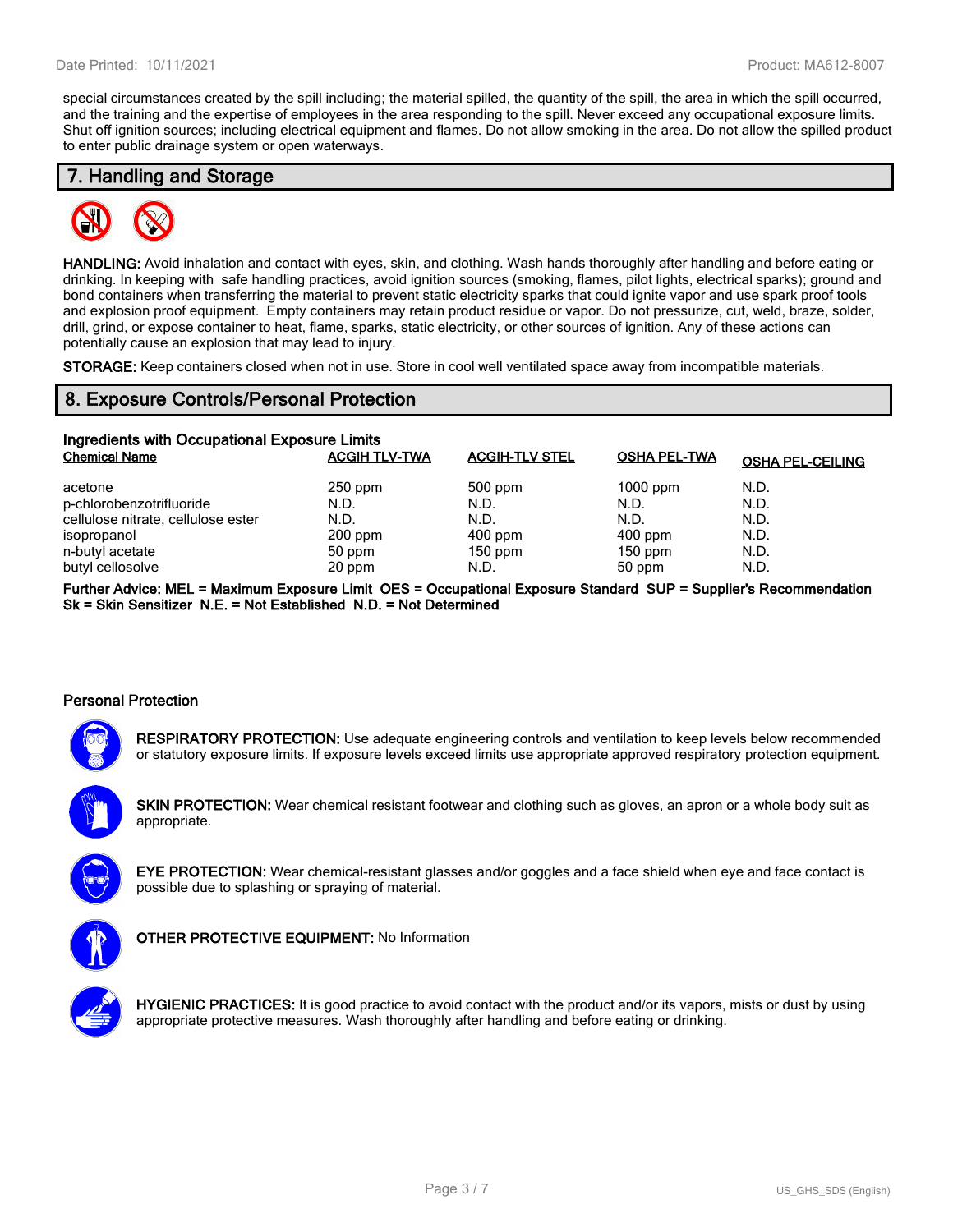**N.I. = No Information**

# **9. Physical and Chemical Properties**

| Appearance:                    | Cloudy Liquid              | <b>Physical State:</b>                      | <b>LIQUID</b>  |
|--------------------------------|----------------------------|---------------------------------------------|----------------|
| Odor:                          | <b>Strong Solvent</b>      | <b>Odor Threshold:</b>                      | Not determined |
| Density, g/cm3:                | 0.919                      | pH:                                         | Not determined |
| Freeze Point, °F:              | Not determined             | <b>Viscosity:</b>                           | Not determined |
| <b>Solubility in Water:</b>    | Not determined             | Partition Coefficient, n-octanol/<br>water: | Not determined |
| Decomposition temperature, °F: | Not determined             | <b>Explosive Limits, %:</b>                 | Not determined |
| Boiling Range, °F:             | $>100$ °F                  | Flash Point, °F:                            | $-4 ° F$       |
| Combustibility:                | <b>Supports Combustion</b> | Auto-Ignition Temperature, °F:              | Not determined |
| <b>Evaporation Rate:</b>       | Faster than Diethyl Ether  | Vapor Pressure, mmHg:                       | Not determined |
| <b>Vapor Density:</b>          | Not determined             |                                             |                |

## **10. Stability and reactivity**

**STABILITY:** Stable under normal conditions.

**CONDITIONS TO AVOID:** Heat, flames and sparks.

**INCOMPATIBILITY:** Acids, Bases, Oxidizing agents

**HAZARDOUS DECOMPOSITION PRODUCTS:** Not determined.

## **11. Toxicological information**

**Practical Experiences**

**EMERGENCY OVERVIEW:** No Information

**EFFECT OF OVEREXPOSURE - EYE CONTACT:** No Information

**EFFECT OF OVEREXPOSURE - INGESTION:** No Information

**EFFECT OF OVEREXPOSURE - INHALATION:** No Information

**EFFECT OF OVEREXPOSURE - SKIN CONTACT:** No Information

**CARCINOGENICITY:** May cause cancer.

#### **PRIMARY ROUTE(S) OF ENTRY:**

**Eye Contact, Skin Contact, Inhalation**

## **Acute Toxicity Values**

**The acute effects of this product have not been tested. Data on individual components are tabulated below**

| CAS-No. | <b>Chemical Name</b> |  |
|---------|----------------------|--|
| 67-64-1 | acetone              |  |

**CASA-No. 2018 CONO. In the CASE CASE CONOCO CONOCO CONOCO CONOCO CONOCO CONOCO CONOCO CONOCO CONOCO CONOCO CONOCO CONOCO CONOCO CONOCO CONOCO CONOCO CONOCO CONOCO CONOCO CONOCO CONOCO CONOCO CONOCO CONOCO CONOCO CONOCO** 1800 mg/kg Rat 20000 mg/kg Rabbit 50.1 mg/L Rat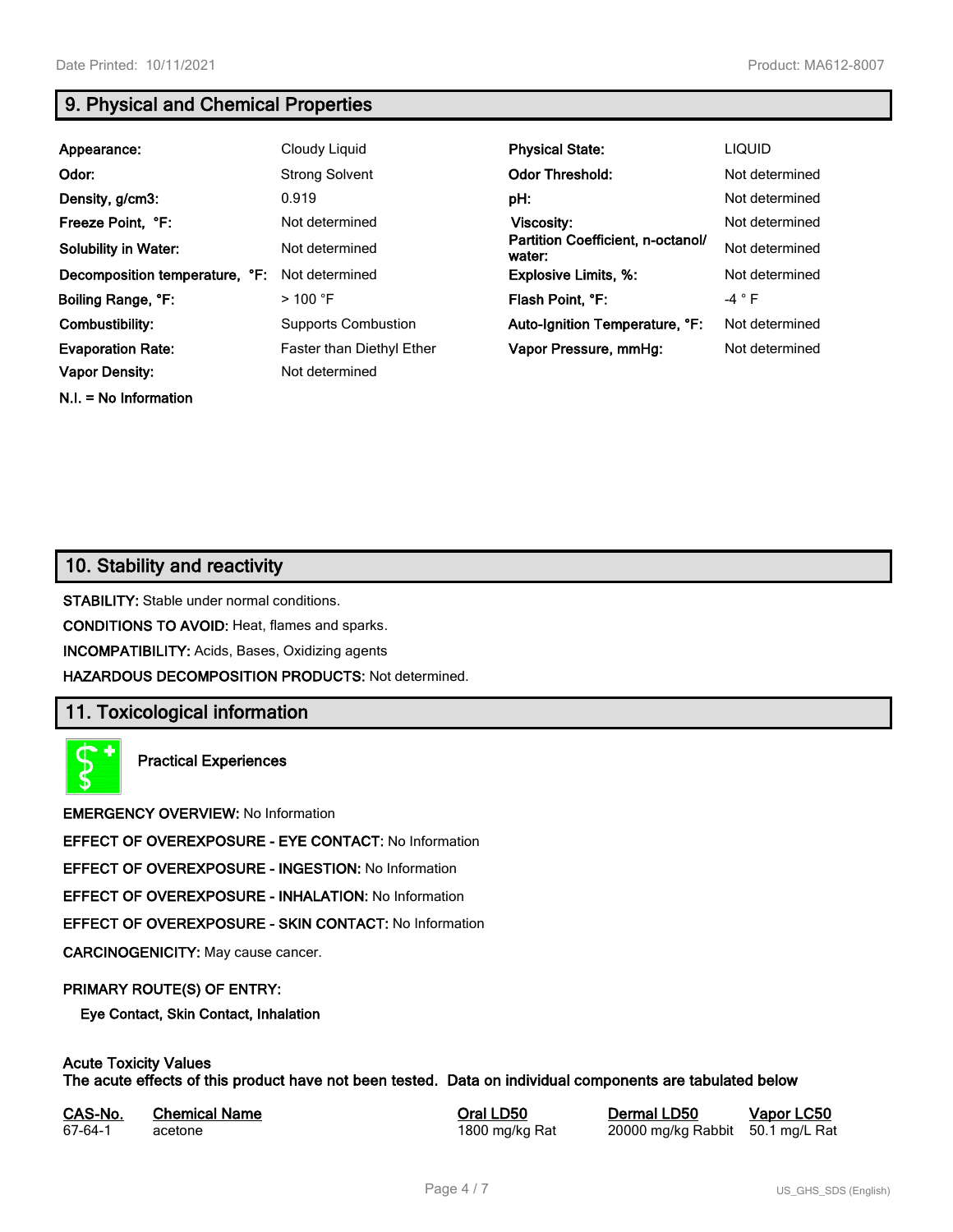13000 mg/kg Rat >2683 mg/kg Rabbit 33 mg/L Rat >5000 mg/kg Rat >5000 mg/kg >20 mg/l 1870 mg/kg Rat 4059 mg/kg Rabbit 72.6 mg/L Rat 14130 mg/kg Rat >17600 mg/kg Rabbit 23.4 mg/l Rat 170 mg/kg Rat >2000 mg/kg Rabbit >4.9 mg/l

| 98-56-6   | p-chlorobenzotrifluoride           |
|-----------|------------------------------------|
| 9004-70-0 | cellulose nitrate, cellulose ester |
| 67-63-0   | isopropanol                        |
| 123-86-4  | n-butyl acetate                    |
| 111-76-2  | butyl cellosolve                   |

#### **N.I. = No Information**

## **12. Ecological information**

**ECOLOGICAL INFORMATION:** Ecological evaluation of this material has not been performed; however, do not allow the product to be released to the environment without governmental approval/permits.

## **13. Disposal Information**



# **Product**

**DISPOSAL METHOD:** Waste from this material may be a listed and/or characteristic hazardous waste. Dispose of material, contaminated absorbent, container and unused contents in accordance with local, state, and federal regulations.

**STEPS TO BE TAKEN IN CASE MATERIAL IS RELEASED OR SPILLED:** Follow personal protective equipment recommendations found in Section VIII. Personal protective equipment needs must be evaluated based on information provided on this sheet and the special circumstances created by the spill including; the material spilled, the quantity of the spill, the area in which the spill occurred, and the training and the expertise of employees in the area responding to the spill. Never exceed any occupational exposure limits. Shut off ignition sources; including electrical equipment and flames. Do not allow smoking in the area. Do not allow the spilled product to enter public drainage system or open waterways.

## **14. Transport Information**

**SPECIAL TRANSPORT PRECAUTIONS:** No Information

**DOT:** CONSUMER COMMODITY

**IATA:** UN1263, PAINT, 3, II

**IMDG:** UN1263, PAINT, 3, II

## **15. Regulatory Information**

## **U.S. Federal Regulations:**

#### **CERCLA - SARA Hazard Category**

This product has been reviewed according to the EPA 'Hazard Categories' promulgated under Sections 311 and 312 of the Superfund Amendment and Reauthorization Act of 1986 (SARA Title III) and is considered, under applicable definitions, to meet the following categories:

Fire Hazard, Acute Health Hazard, Chronic Health Hazard

#### **SARA SECTION 313**

This product contains the following substances subject to the reporting requirements of Section 313 of Title III of the Superfund Amendment and Reauthorization Act of 1986 and 40 CFR part 372:

No Sara 313 components exist in this product.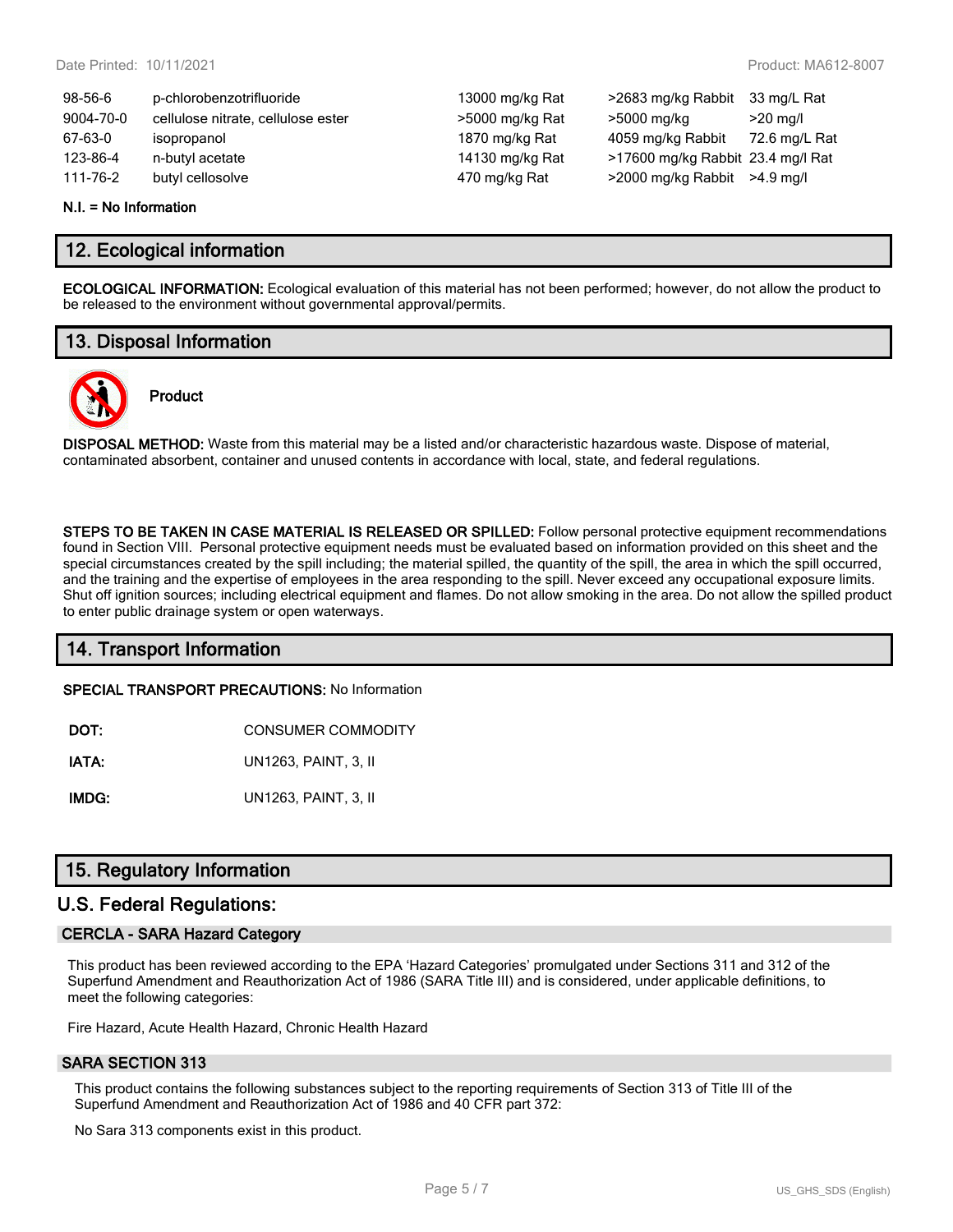### **TOXIC SUBSTANCES CONTROL ACT**

This product contains the following chemical substances subject to the reporting requirements of TSCA 12(B) if exported from the United States:

| <b>Chemical Name</b>         | <b>CAS-No.</b> |
|------------------------------|----------------|
| p-chlorobenzotrifluoride     | 98-56-6        |
| octamethylcyclotetrasiloxane | 556-67-2       |

# **U.S. State Regulations:**

#### **CALIFORNIA PROPOSITION 65**

WARNING: Cancer and Reproductive Harm - www.P65Warnings.ca.gov.

Oxsol 100, Cancer, 10.141% Methanol, Reproductive Harm, 0.0287%

|           |                                     |                         |                        |               | 16. Other Information |                       |
|-----------|-------------------------------------|-------------------------|------------------------|---------------|-----------------------|-----------------------|
| 10/7/2021 |                                     | <b>Supersedes Date:</b> |                        | 10/11/2021    |                       | <b>Revision Date:</b> |
|           | <b>Revision Description Changed</b> |                         |                        |               | Reason for revision:  |                       |
|           | <b>Regulatory Department</b>        |                         | Datasheet produced by: |               |                       |                       |
|           |                                     |                         |                        |               |                       |                       |
|           | <b>Personal Protection:</b>         |                         | <b>Reactivity:</b>     | Flammability: |                       | Health:               |
|           |                                     |                         |                        |               |                       | <b>HMIS Ratings:</b>  |

**Volatile Organic Compounds, gr/ltr:** 274

#### **Text for GHS Hazard Statements shown in Section 3 describing each ingredient:**

| H <sub>201</sub> | <undefined></undefined>             |
|------------------|-------------------------------------|
| H <sub>225</sub> | Highly flammable liquid and vapour. |
| H <sub>226</sub> | Flammable liquid and vapour.        |
| H302             | Harmful if swallowed.               |
| H315             | Causes skin irritation.             |
| H319             | Causes serious eye irritation.      |
| H330             | Fatal if inhaled.                   |
| H332             | Harmful if inhaled.                 |
| H336             | May cause drowsiness or dizziness.  |
| H351             | Suspected of causing cancer.        |

#### **Icons for GHS Pictograms shown in Section 3 describing each ingredient:**